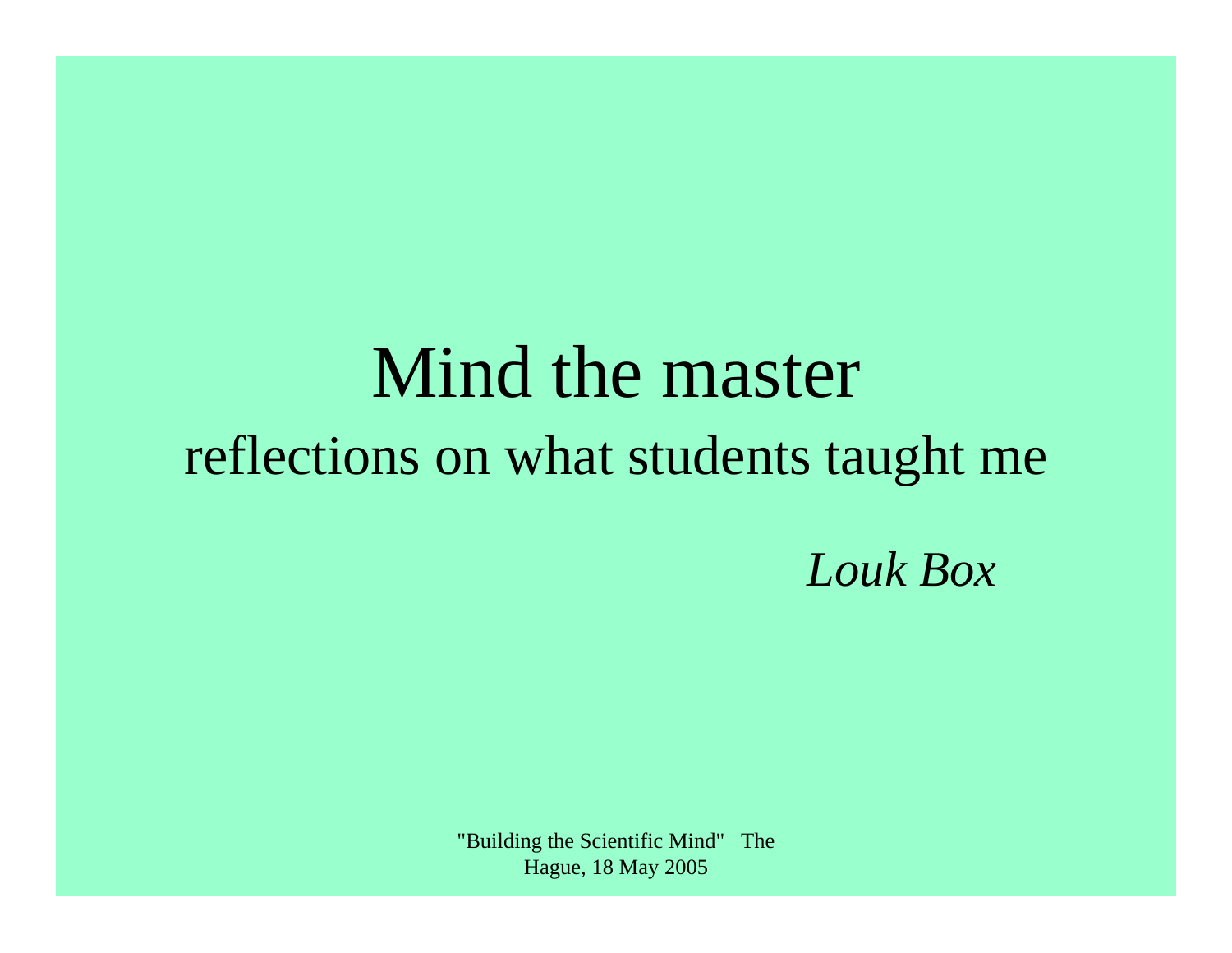# *Adab* means: enriching one's knowledge with other's

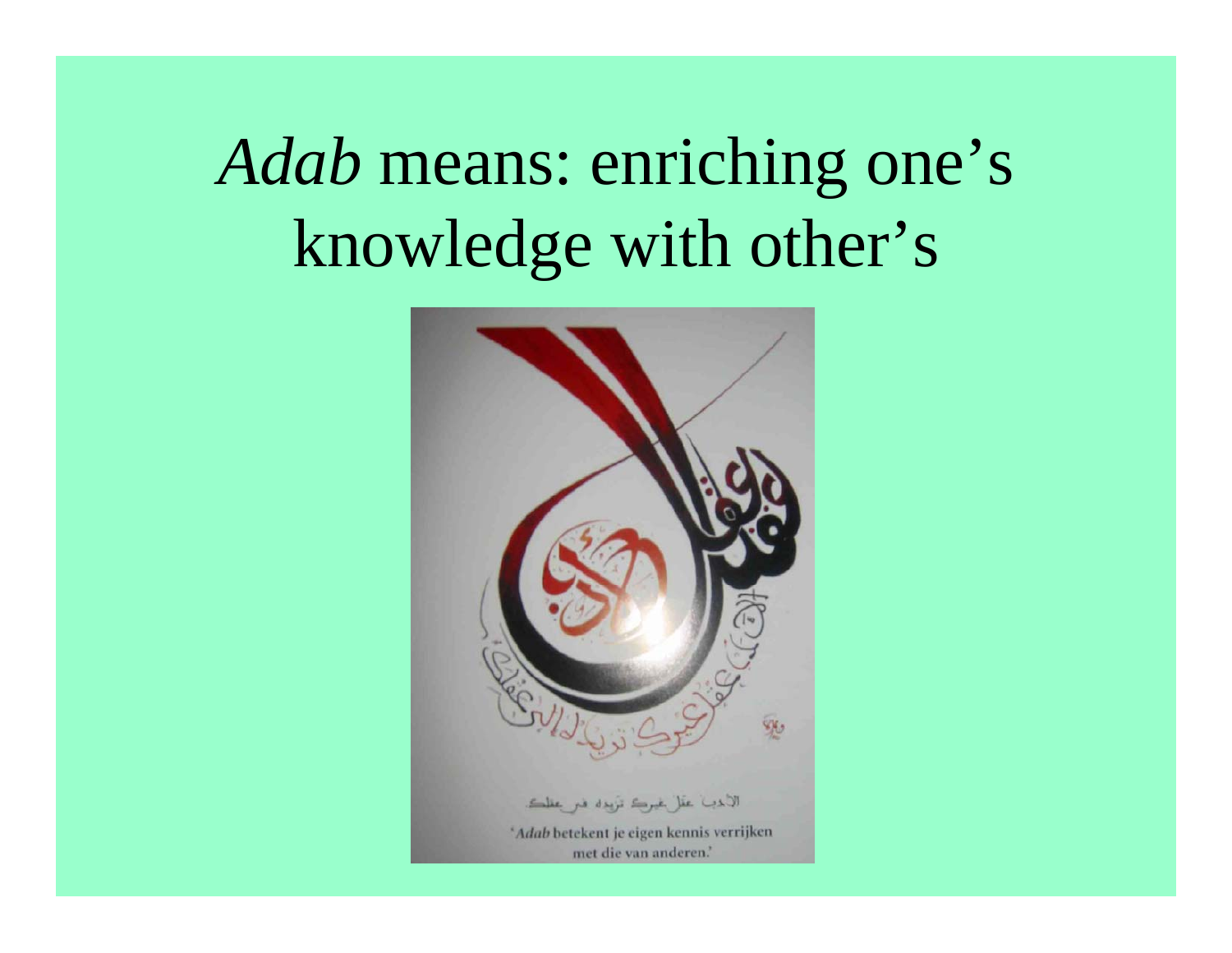## Amateurs and professionals

- Amateurs and their contribution to the world of knowledge
- Current science: ever more closed epistemic communities or "knowledge-based communities that have a common approach to understanding, and that give common policy advice" (Haas)
- Students as amateur professionals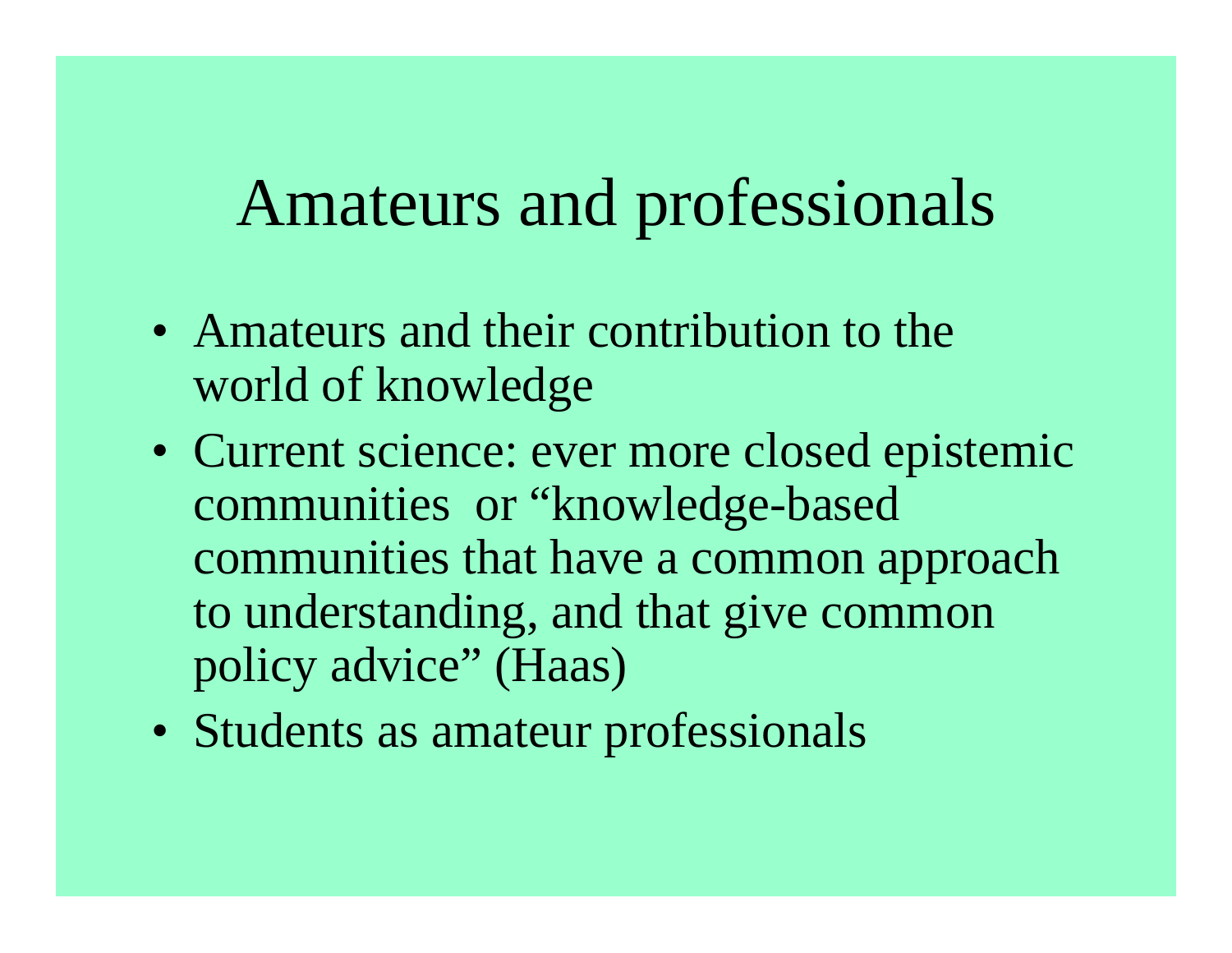### Conclusions

- *1. Recognise that amateurs matter in science*
- *2. Amateurs matter but so does social context*
- *3. Professional scientists prefer to go it alone,*
- *4. Use brokers to link amateurs and professionals*
- *5. Link private strategy to public policy through open clusters*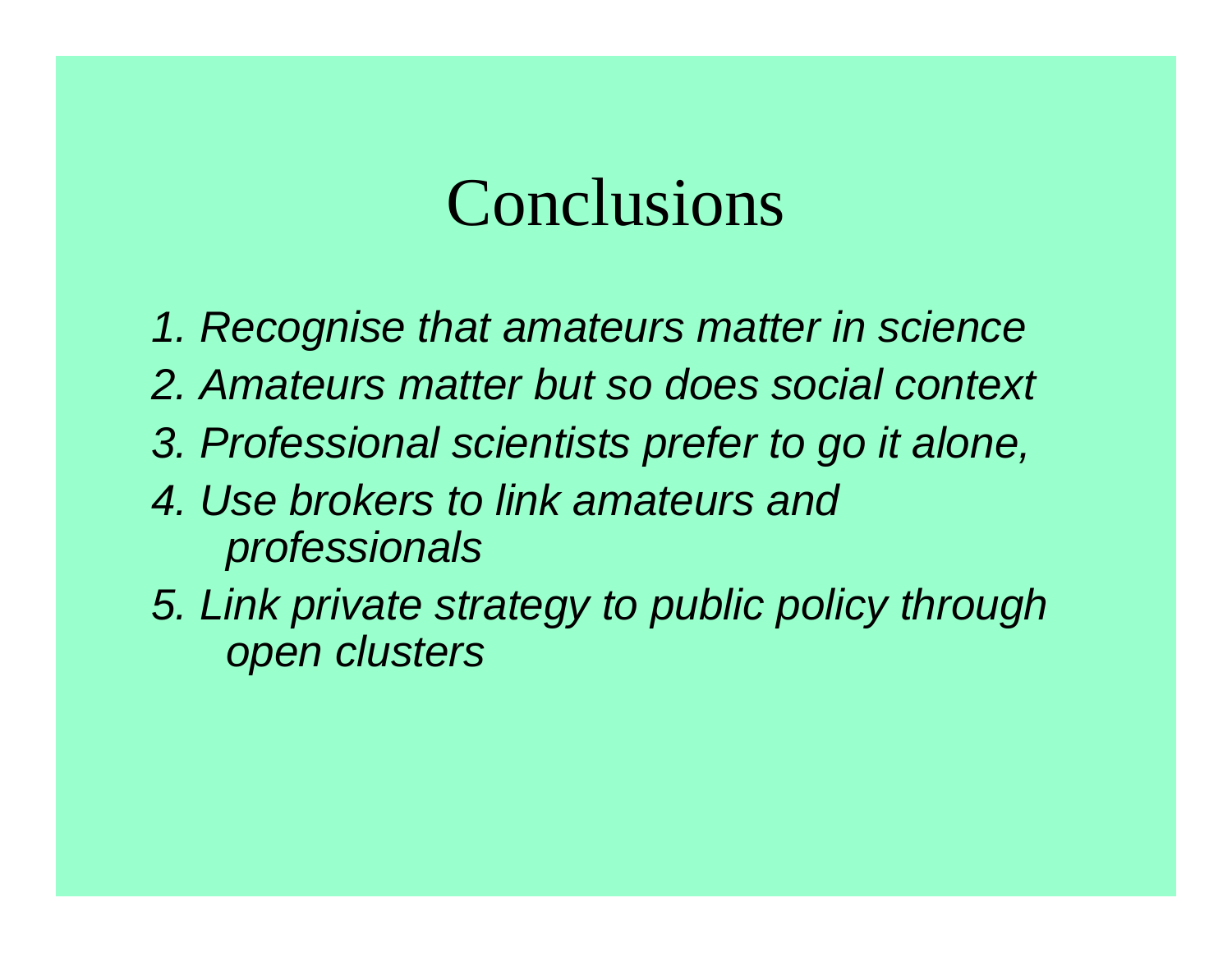### Conclusions

- *6. Gear government policies to knowledge exchange between amateurs and pro's.*
- *7. Use international cooperation agencies as brokers in S&T*
- *8. Acknowledge a novel mode of knowledge production based on professionalisation of amateurs and prepare for …*
- *9. the amateurisation of science professionals*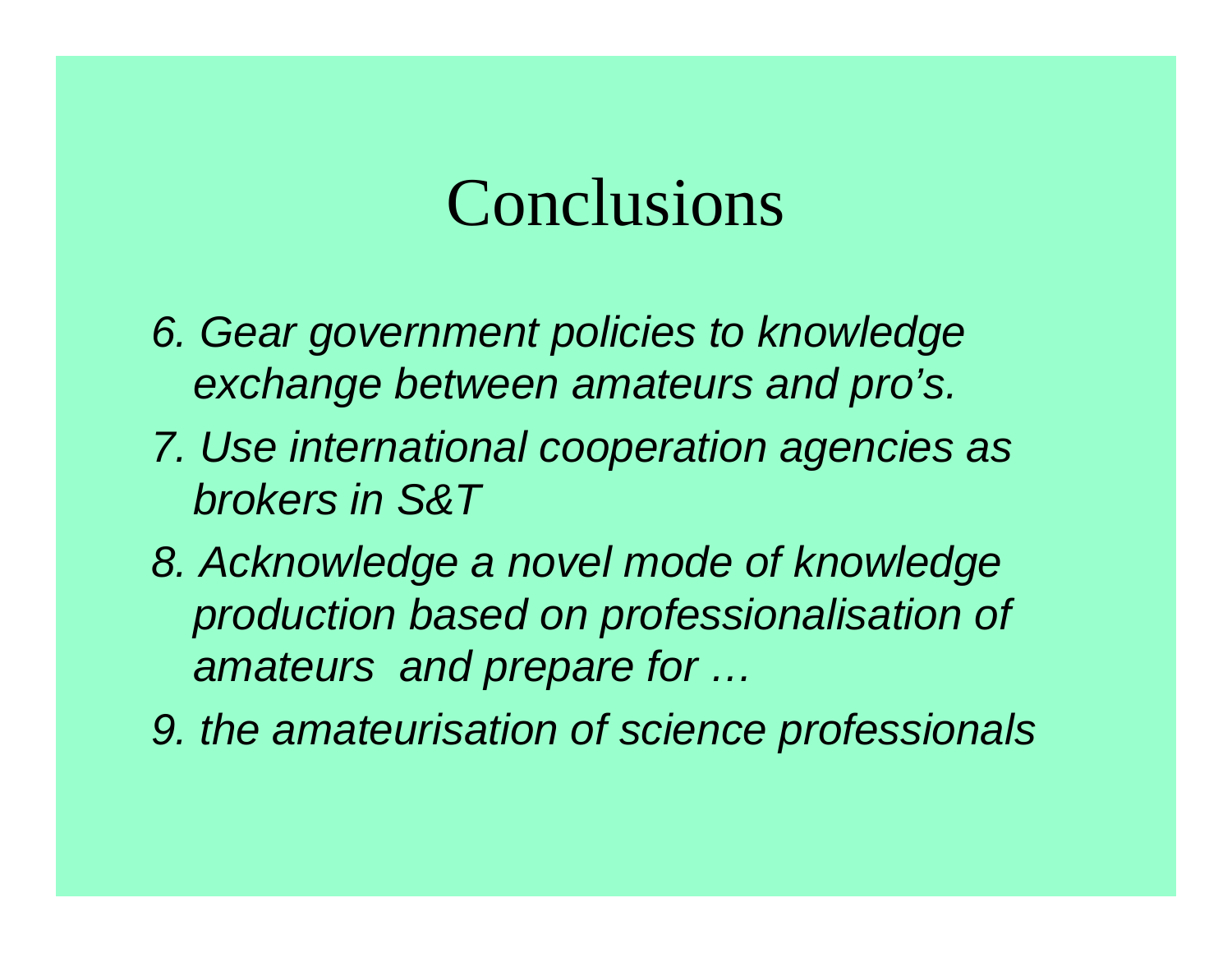# Step 1:

## Recognize that amateurs matter

- Koen's discovery: the Pro-Am
- Pro-Ams: "a new social hybrid amateurs that work to professional standards"
- Pro-Ams: "knowledgeable, educated, committed and networked by new technology"

**Source: C Leadbeater & P Miller** *The Pro-Am Revolution: How enthusiasts are changing our economy & society* **Demos** (November 2004)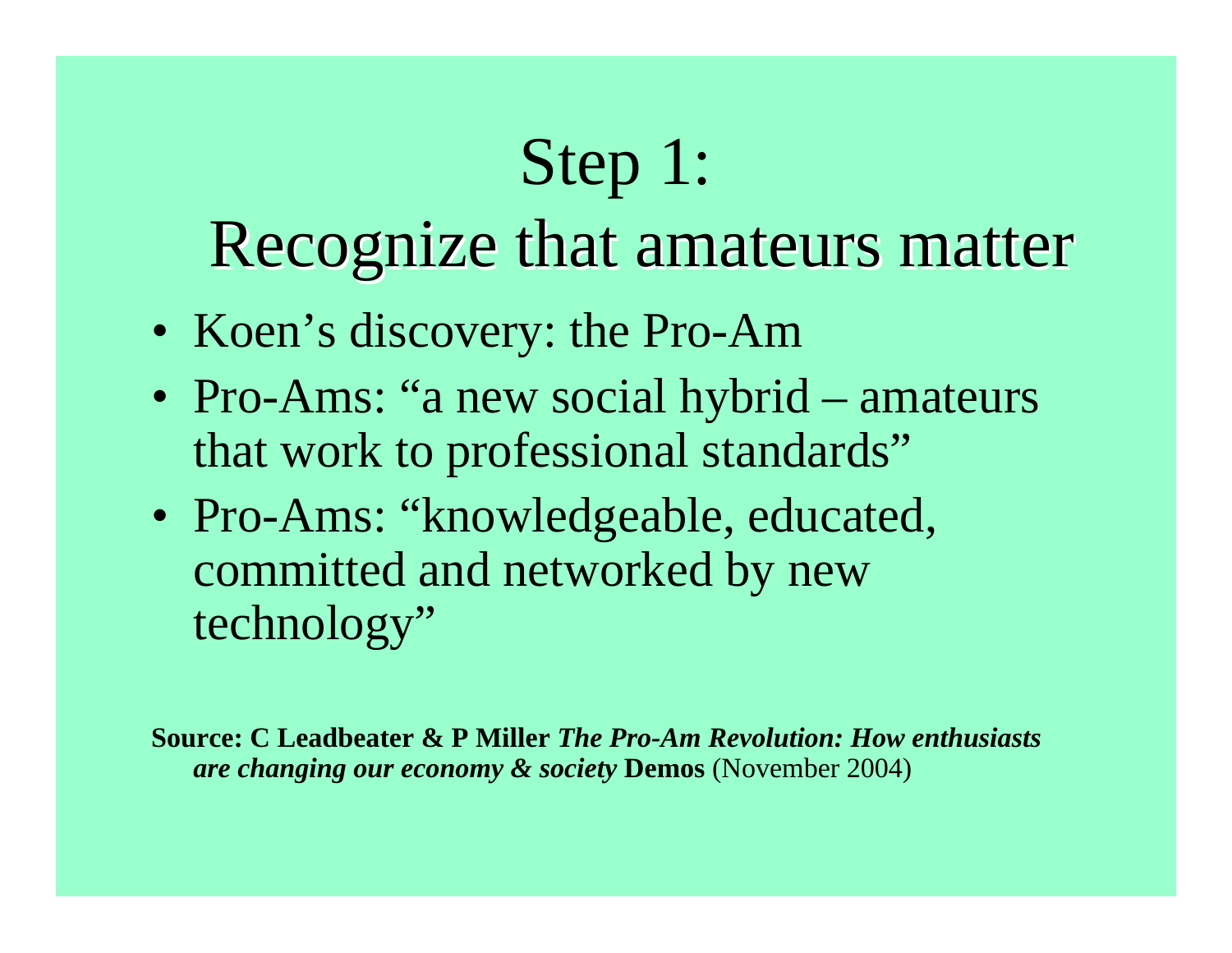#### Amateur … and Pro

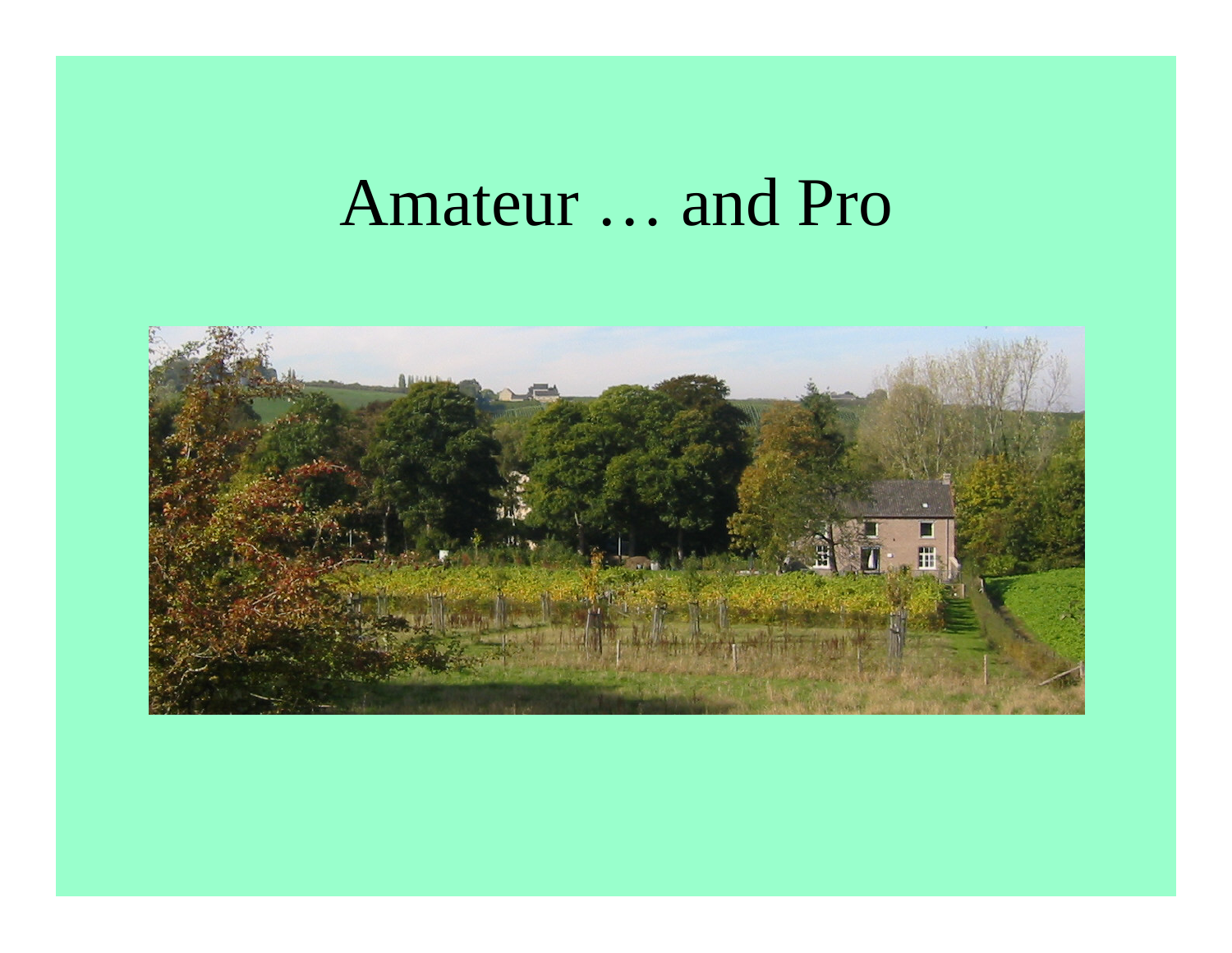## 2. Amateurs matter, but so does context

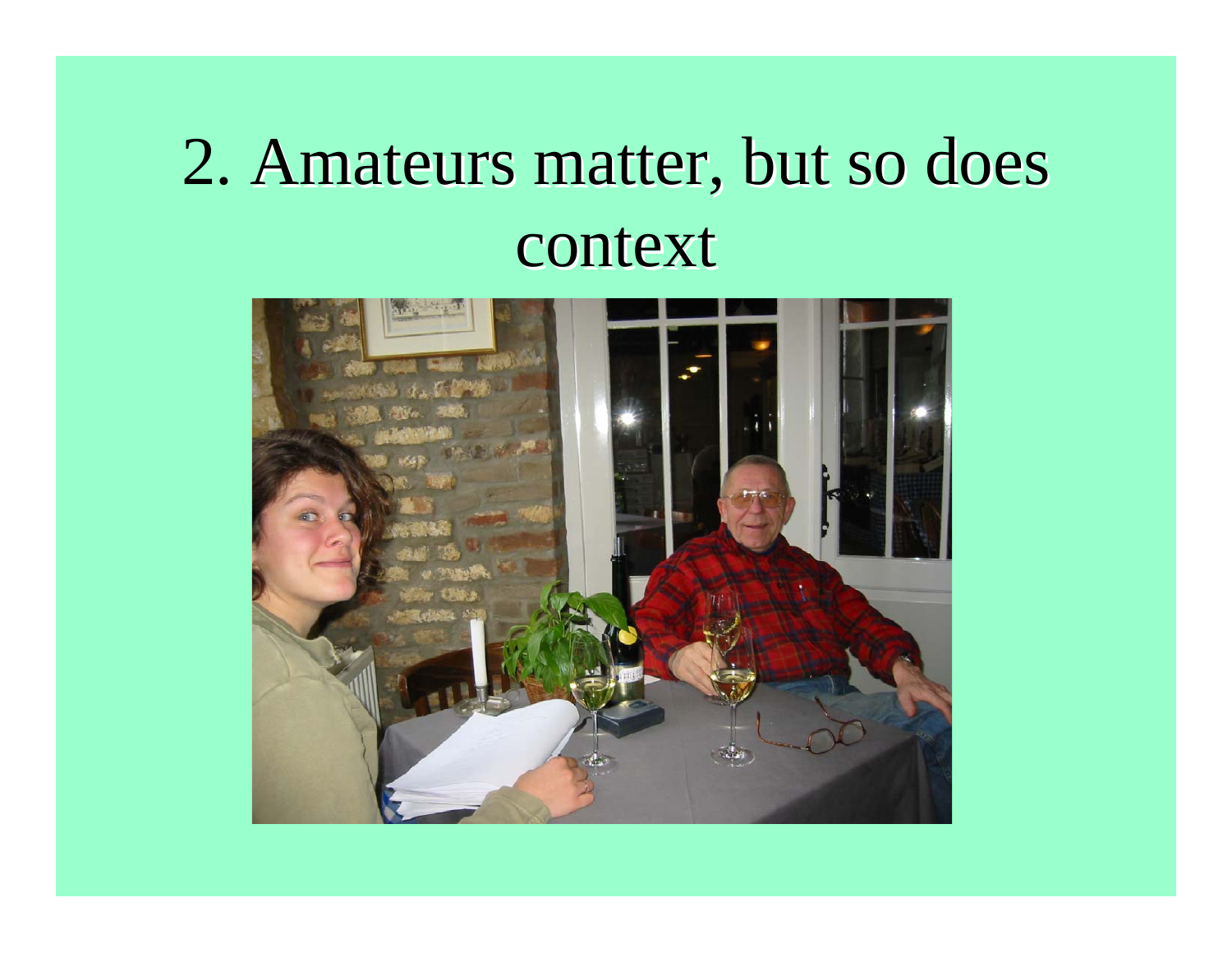## The two Limburgs

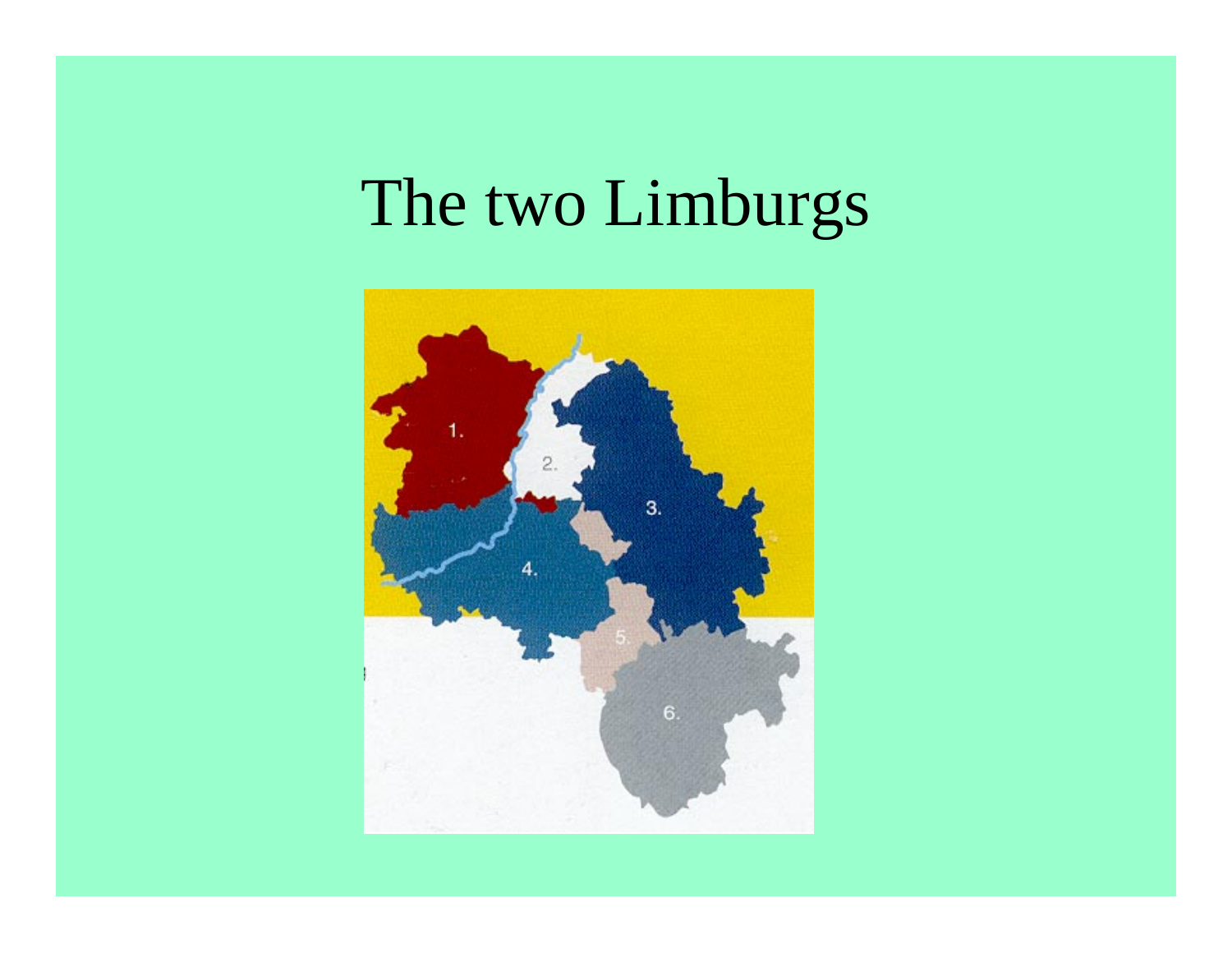

# The two Limburgs

### Dutch

- *Mergelland*
- Separate we go
- Commercialgrowers each separate
- $\bullet$ • No 'Appellation'

### Belgian

- *Haspengouw*
- Together we win
- Commercialgrowers link with amateurs
- $\bullet$ Appellation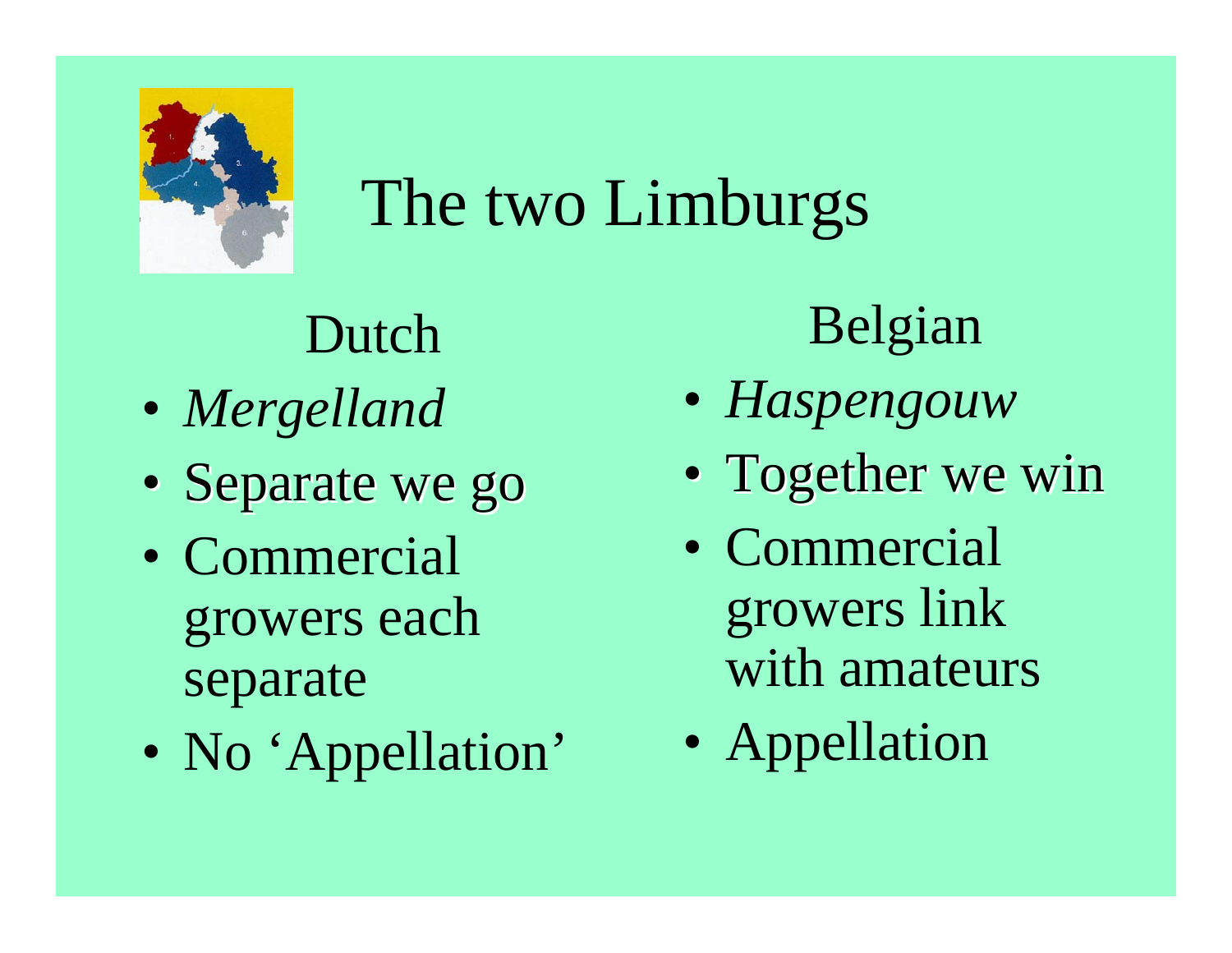# 3. Remember: professionals prefer to go it alone professionals prefer to go it alone

Biotechnology and developmental aid

How democratic can technology be?



Lotte Asveld*Biotechnology & developmental aid*

- India-Netherlands project – Bottom-Up?
- No real knowledge exchange
- Context: hierarchical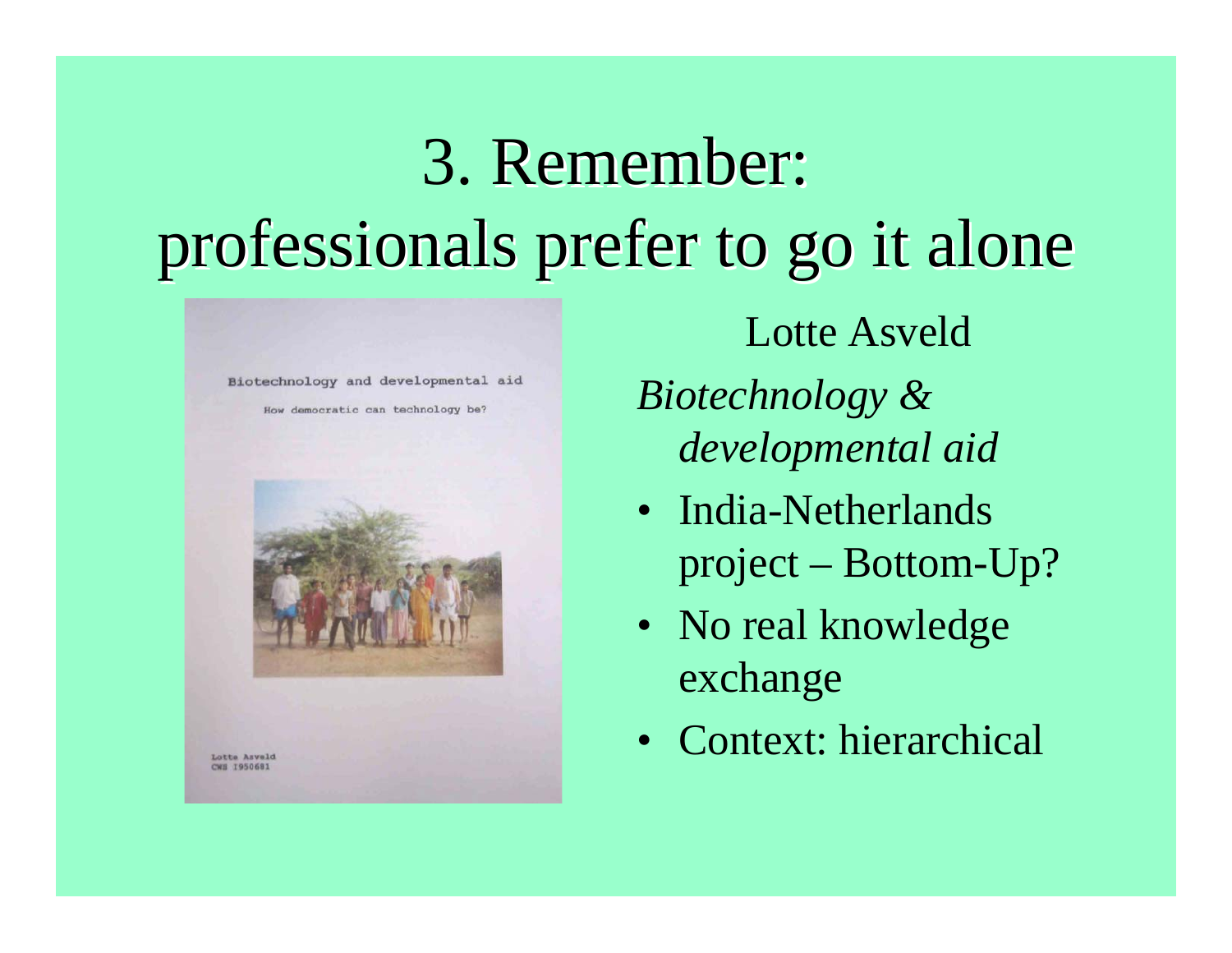# 4. Use brokers to link amateurs and professionals and professionals



| <b>ESST</b>                         |
|-------------------------------------|
| The European Inter-University       |
| Association on Society, Science and |
| Technology                          |



"The Windmills of Your Mind" A Study of Dutch-Indonesian **Technology Transfer for Sustainable Energy Development** 

> L.P. Groot **Maastricht University Bridging the Technological Divide** 2003

> > Word count: 20646

Lisette Groot *'The Windmills of your mind…"*

- Indonesia-Netherlands
- Sustainable energy
- 'Public' windmills & 'private' solar cells
- What failed?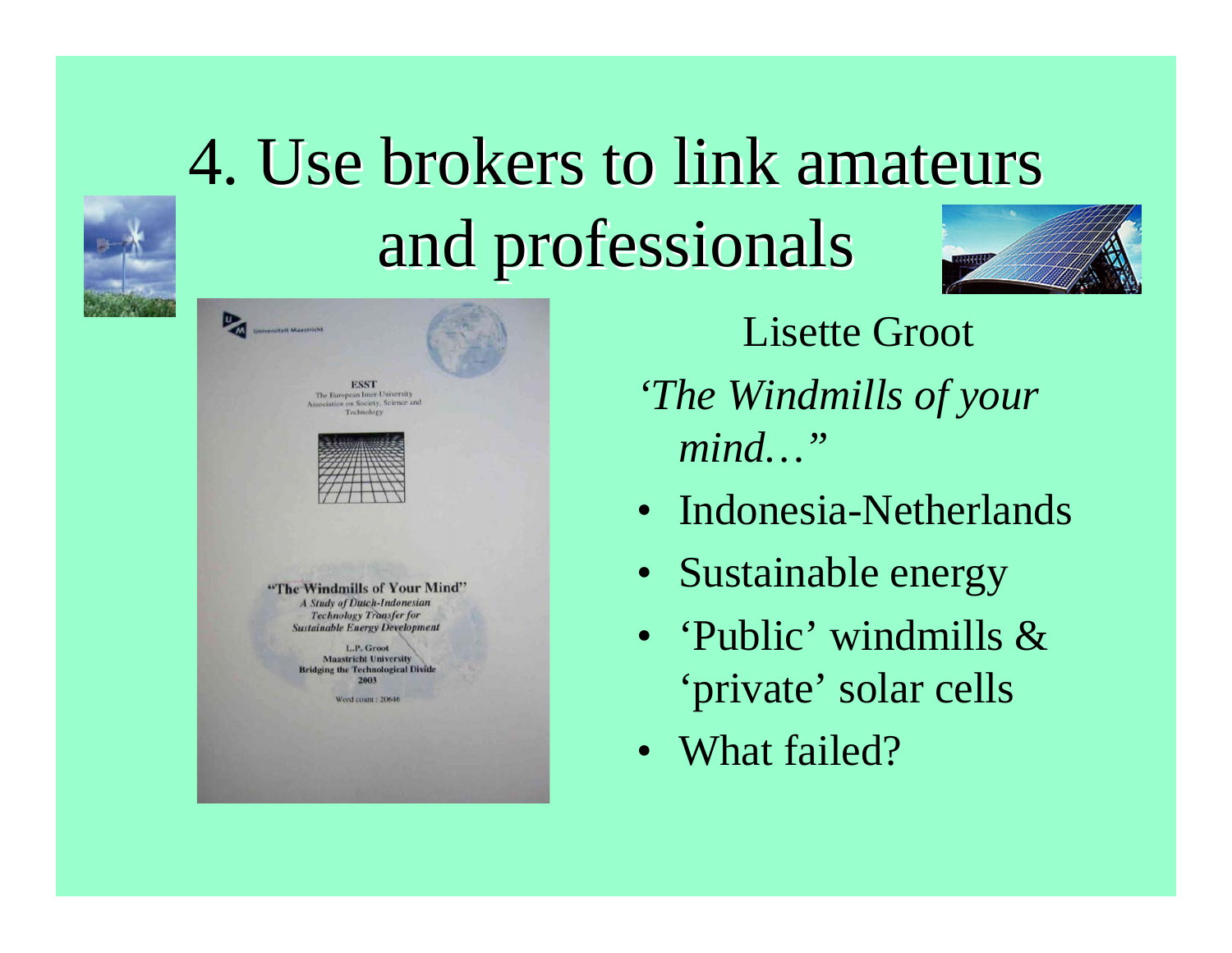

# What failed in the brokerage?

- "*The failure of wind-energy technology in Indonesia is not because of the technology itself. It is because the 'sender' (the Netherlands) did not listen and see the conditions in Indonesia"*
- $\rightarrow$ Mixed approach needed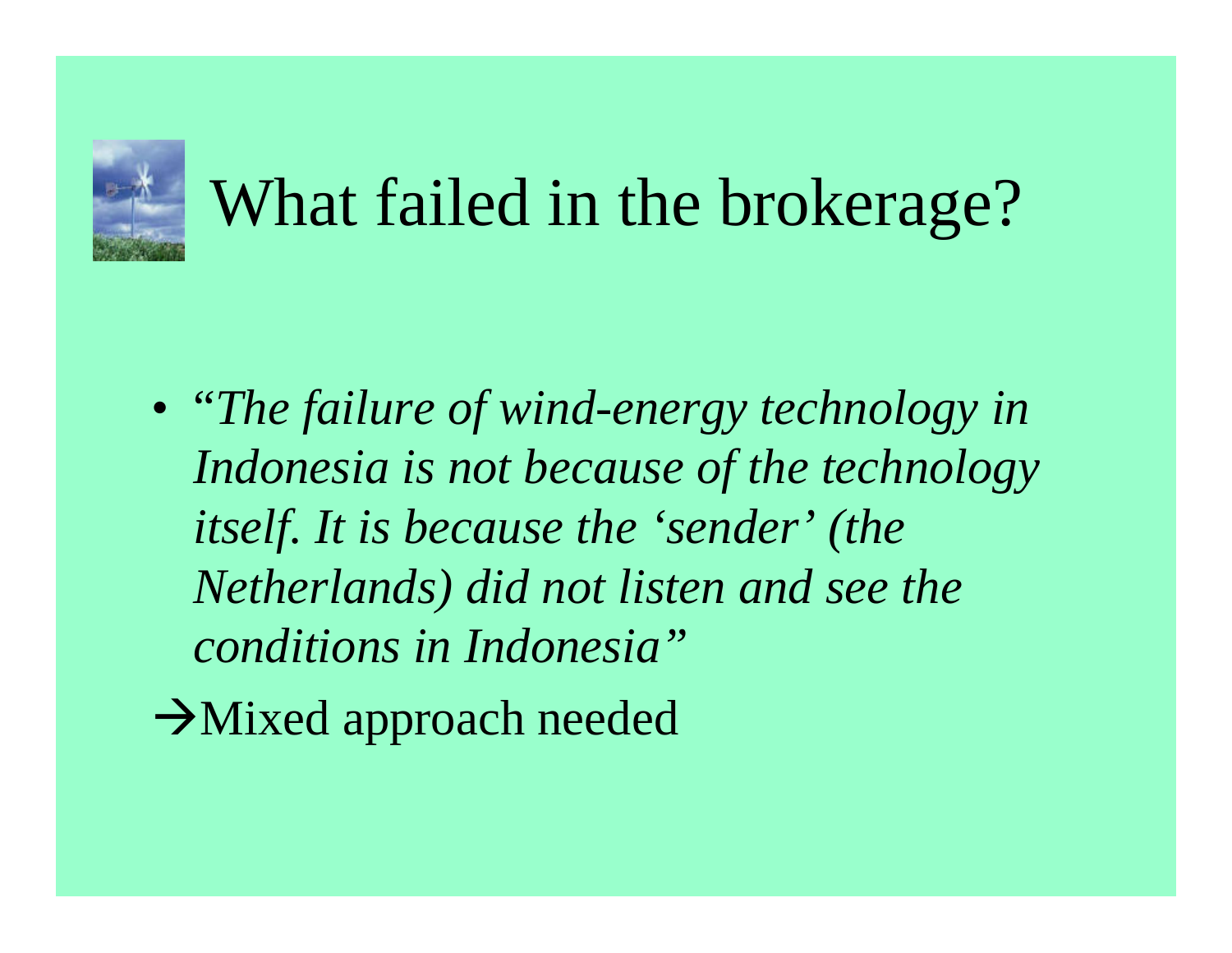# 5. Link private strategy to public policy  $\leftarrow$  open clusters

| <b>Universiteit Maastricht</b>                                                                                                                              | <b>WALKORG UNIVERSITET</b> |
|-------------------------------------------------------------------------------------------------------------------------------------------------------------|----------------------------|
| <b>ESST</b><br>The European Inter-University<br>Association on Society, Science and<br>Technology                                                           |                            |
|                                                                                                                                                             |                            |
|                                                                                                                                                             |                            |
| ¿Sistemas o Redes de Conocimiento?<br>Un estudio sobre las Redes de Cooperación Productiva de Zábila<br>del Ministerio de Ciencia y Tecnología de Venezuela |                            |
|                                                                                                                                                             |                            |

Armando Bajares *Sistemas o redes de conocimiento?*

- Venezuela (Falcon)
- *Aloe* Barbadensis
- 'open cluster'
- Initiative: public policies & university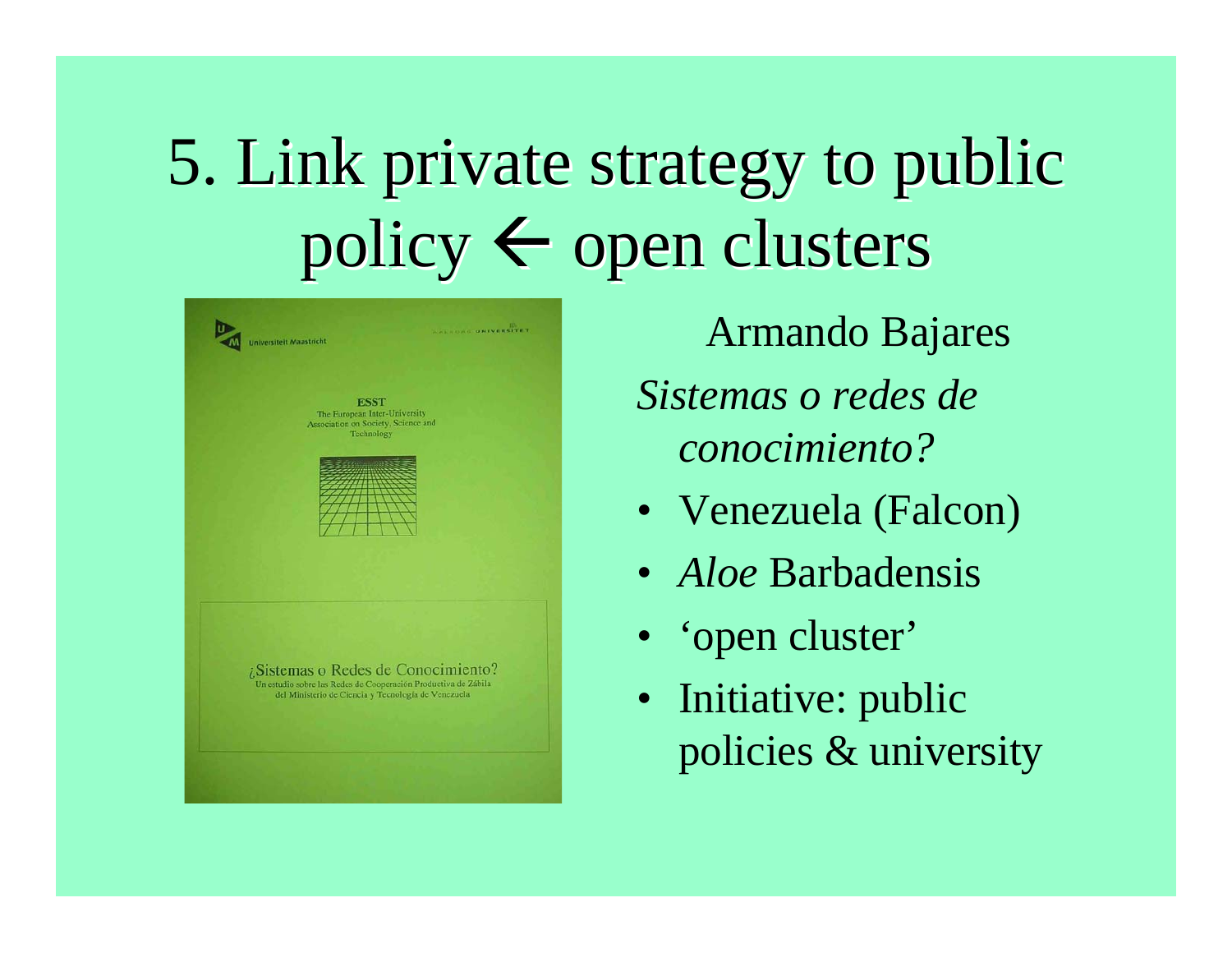# 6. Gear Government policies to knowledge exchange between amateurs and professionals amateurs and professionals

| Universiteit Maastricht | Universiteit Maastricht                                                                                                                                                                                                                   |
|-------------------------|-------------------------------------------------------------------------------------------------------------------------------------------------------------------------------------------------------------------------------------------|
|                         | <b>ESST</b><br>The European Inter-University                                                                                                                                                                                              |
|                         | Association on Society, Science and<br>Technology                                                                                                                                                                                         |
|                         |                                                                                                                                                                                                                                           |
|                         |                                                                                                                                                                                                                                           |
|                         |                                                                                                                                                                                                                                           |
|                         |                                                                                                                                                                                                                                           |
|                         |                                                                                                                                                                                                                                           |
|                         |                                                                                                                                                                                                                                           |
|                         | Master's Thesis                                                                                                                                                                                                                           |
|                         |                                                                                                                                                                                                                                           |
|                         | <b>Is Technology the Problem?</b><br><b>Politics and Cotton Innovation in Far-West China</b>                                                                                                                                              |
|                         | Tao Ren                                                                                                                                                                                                                                   |
|                         | Student ID: 079332<br>Thesis supervisor: Dr. Louk Box (The Netherlands)                                                                                                                                                                   |
|                         | Fieldwork advisor: Dr. Zhong Z. Huang (China)<br>The 1st/2nd semester location: Universiteit Maastricht/Universiteit Maastricht<br>ESST (2001-2002)/Specialization: Bridging the Technology Divide<br>Date of submission: October 1, 2002 |

Tao Ren

*Is technology the problem? Politics and cotton innovation in Far-West China (Xianjing)*

- Organic cotton vs GM
- Hierarchy & centralism
- 'Muslim' anxiety
- Closed networks
- No brokerage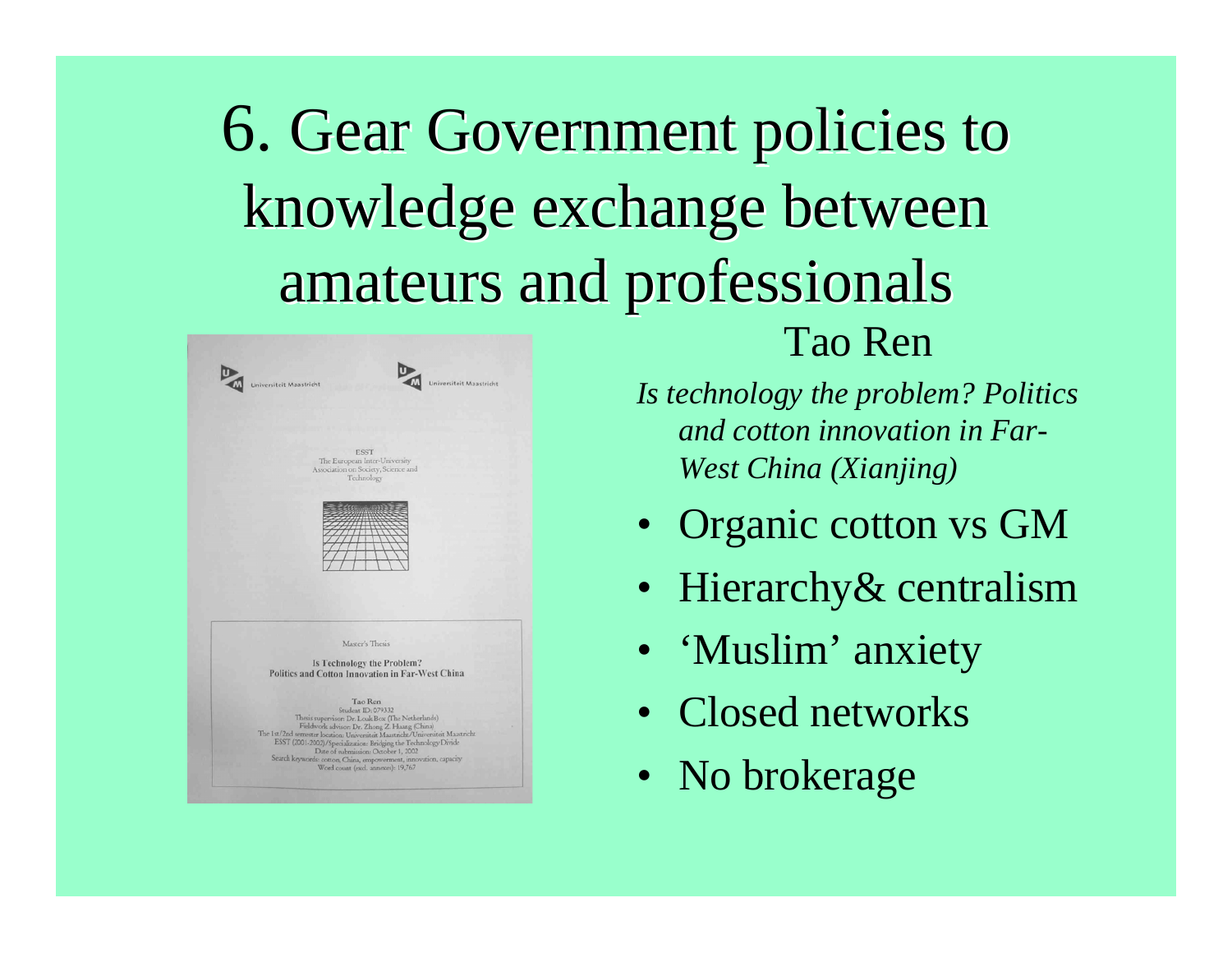7. Use international cooperation agencies as brokers agencies as brokers

- Back to the notion of epistemic communities (*Knowledge based communities that have a common approach to understanding & give common policy advice)*
- Example Haas: Mediterranean Sea & UN Environment Programme
- Extend notion to Int Coop in general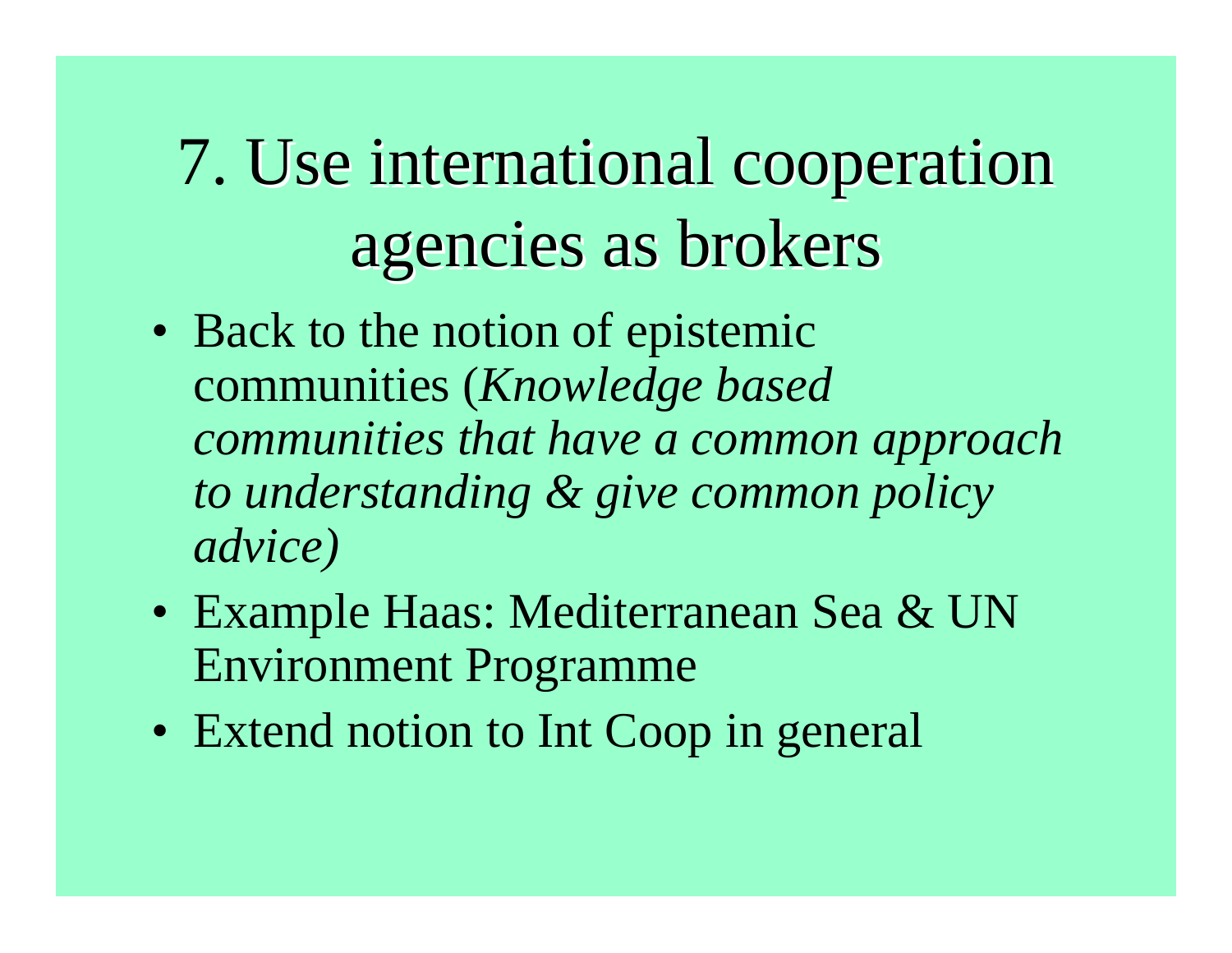## Modes of knowledge production

#### Mode 1

- Problems set in academic context
- Discipline based
- Homogeneity
- Hierarchical
- Scientific peer review

#### Mode 2

- Problems set in application context
- Transdisciplinary
- Heterogeneity
- Heterarchical
- •Social accountability

**Source: based on Ulmanen, and Johnsrud, after Gibbons et al.**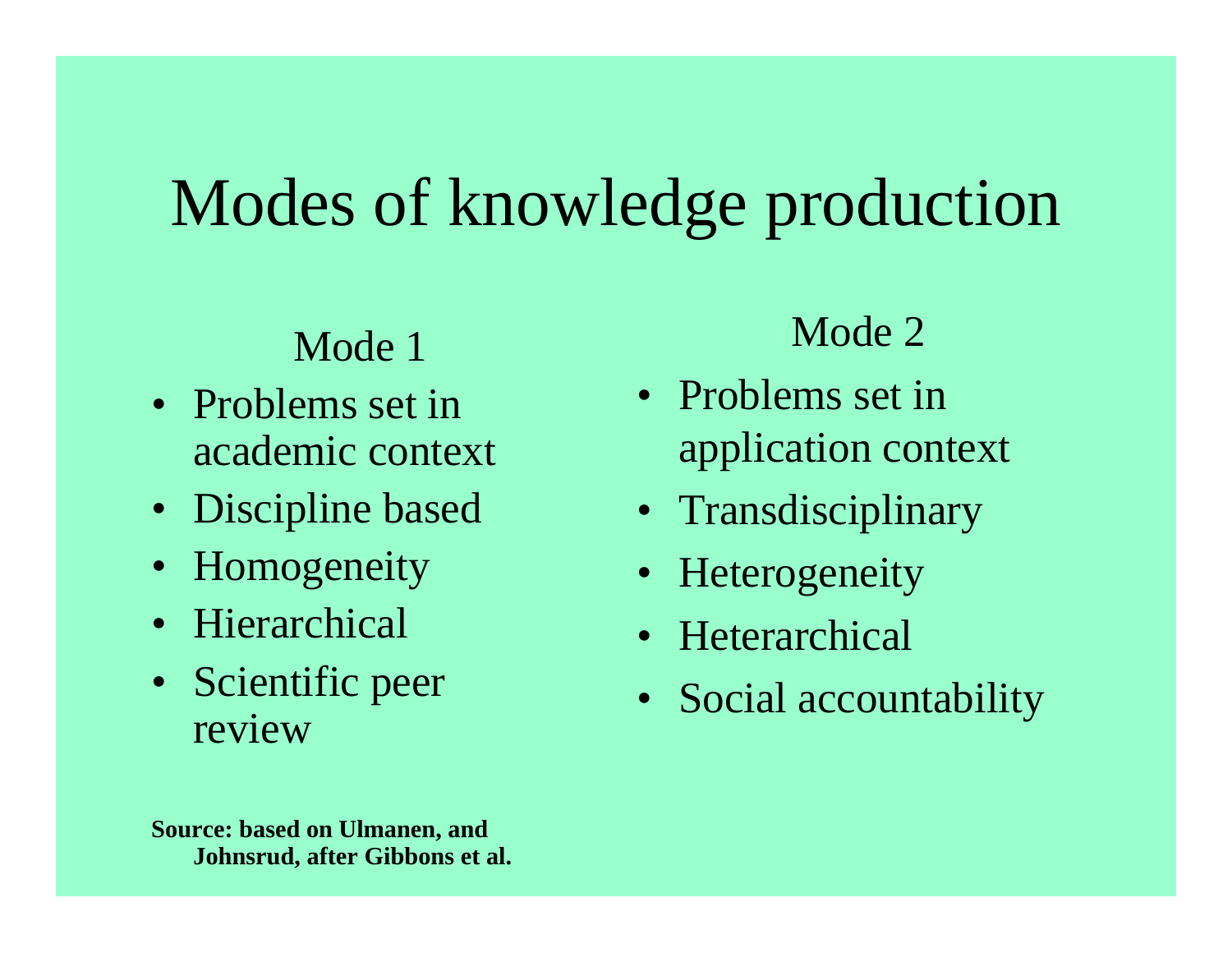International cooperation: regard for demand?

- Just bottom-up *vs* Top-down (mode 1 *vs* 2)?
- No: because Dutch Bottom-up approach was implemented in Top-down manner
- See experience Lotte Asveld – Indian biotechnologists do not listen to peasants
- Researchers are dependent on funding and implement any biotech.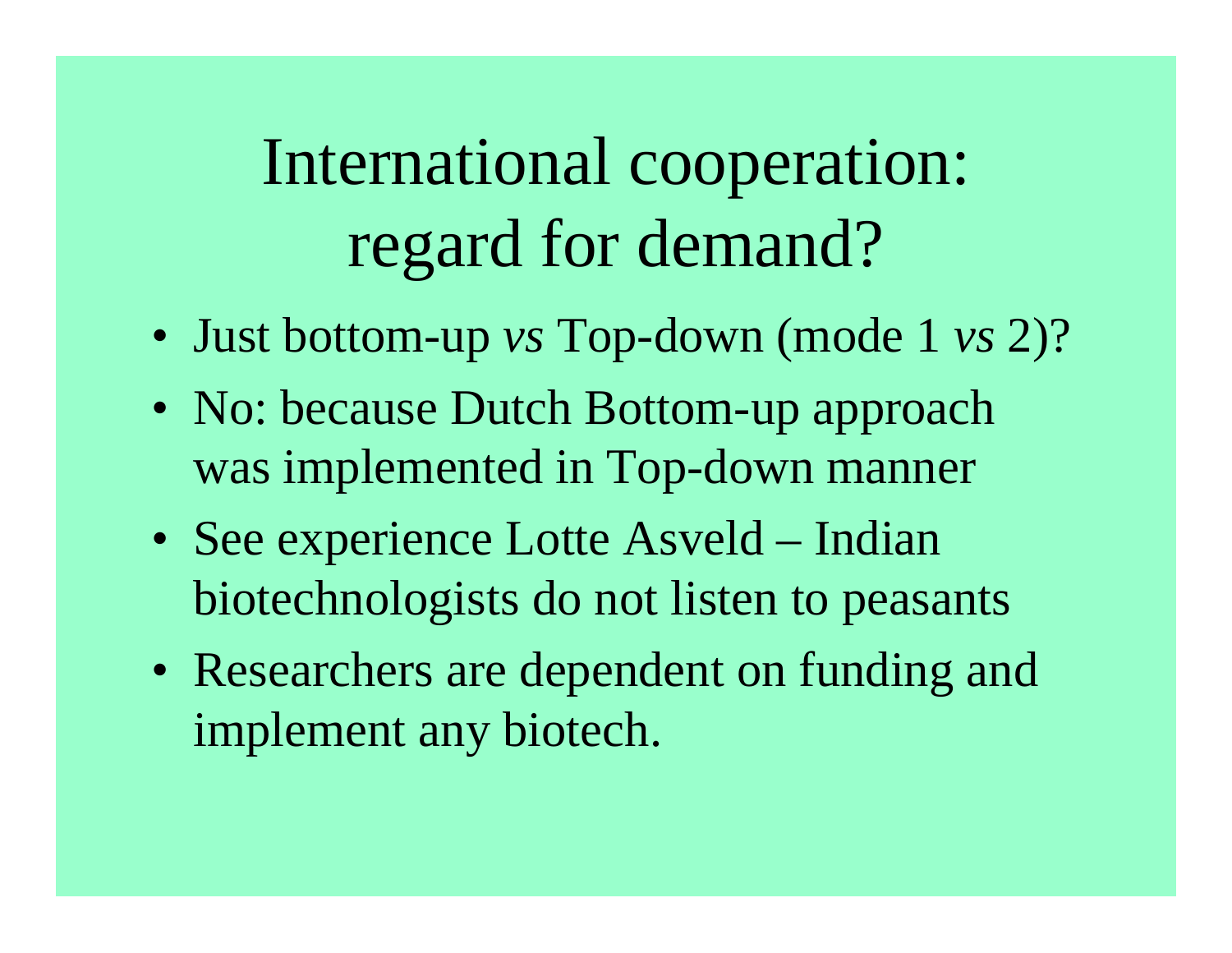# 8. Acknowledge a novel mode of knowledge production



#### **Annette Zimmermann**

*Internet in the developing world: finding the social link between technology & development*

- Leader's on line networks
- Community integration
- Increase social capital, or trust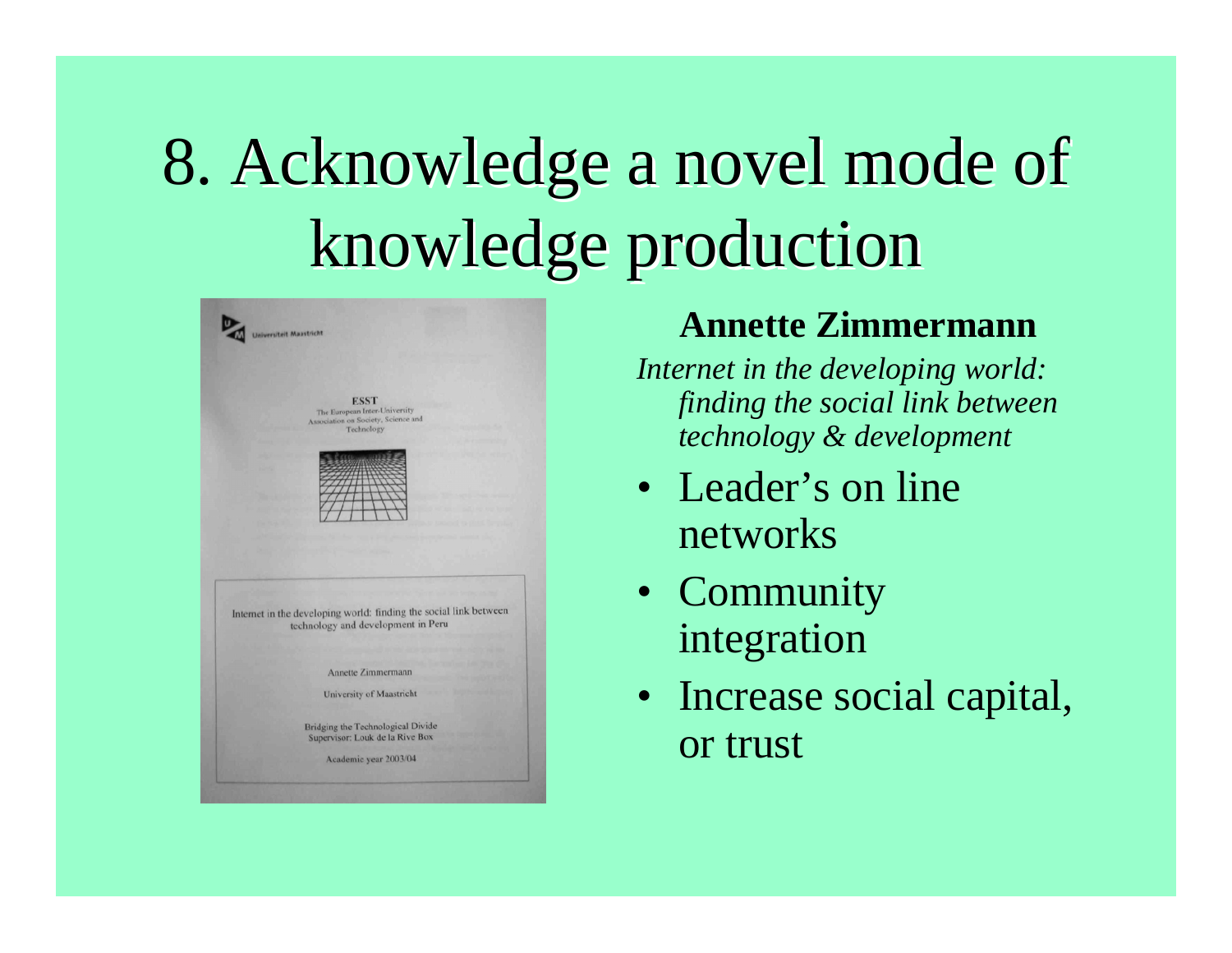## 9. Prepare for the amateurisation of science!

- Amateurs have always had significant role in science: relation with professionals has changed
- See case of Mendel
- But also William Smith 'The map that changed the world'…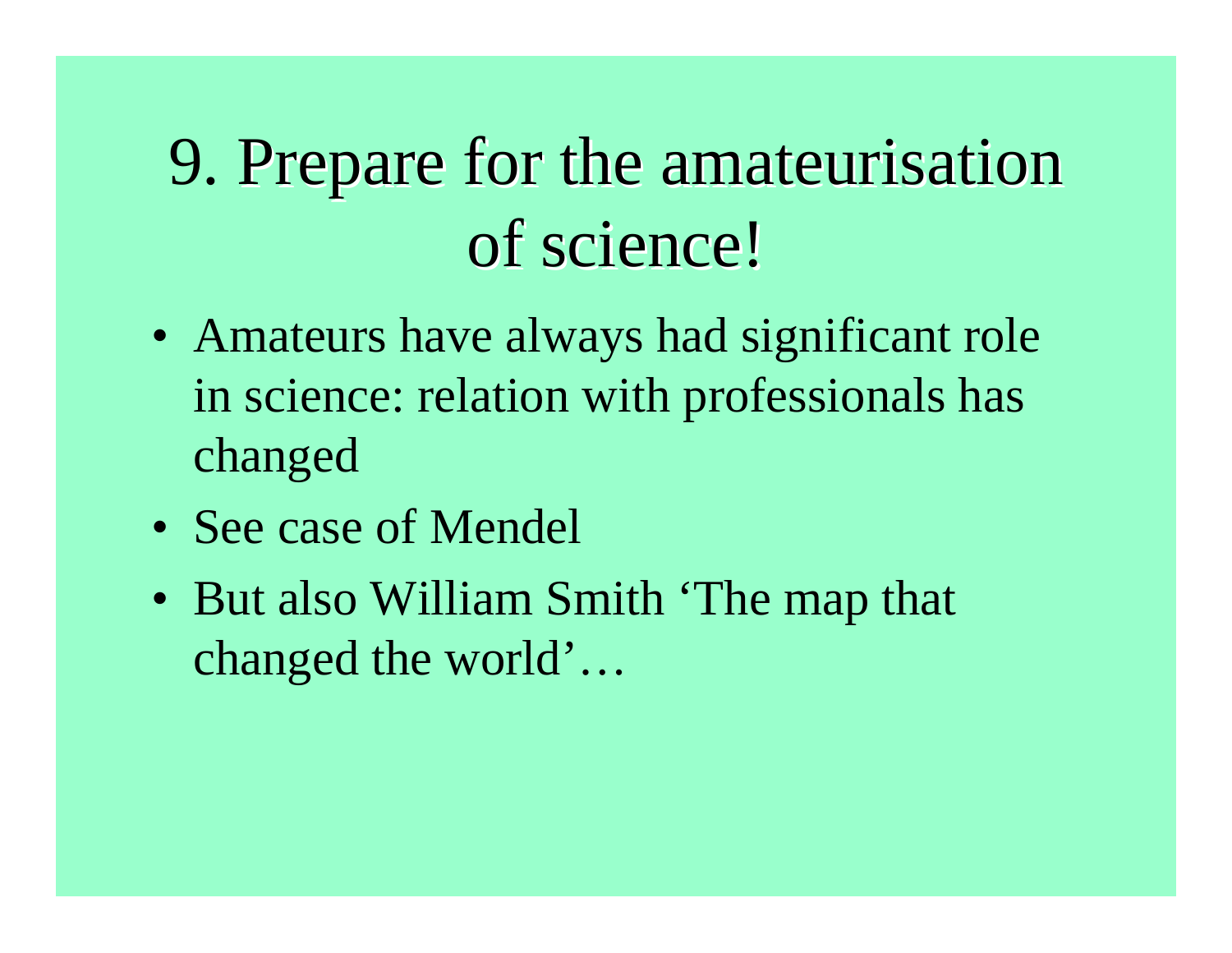# William Smith The Map that Changed the World





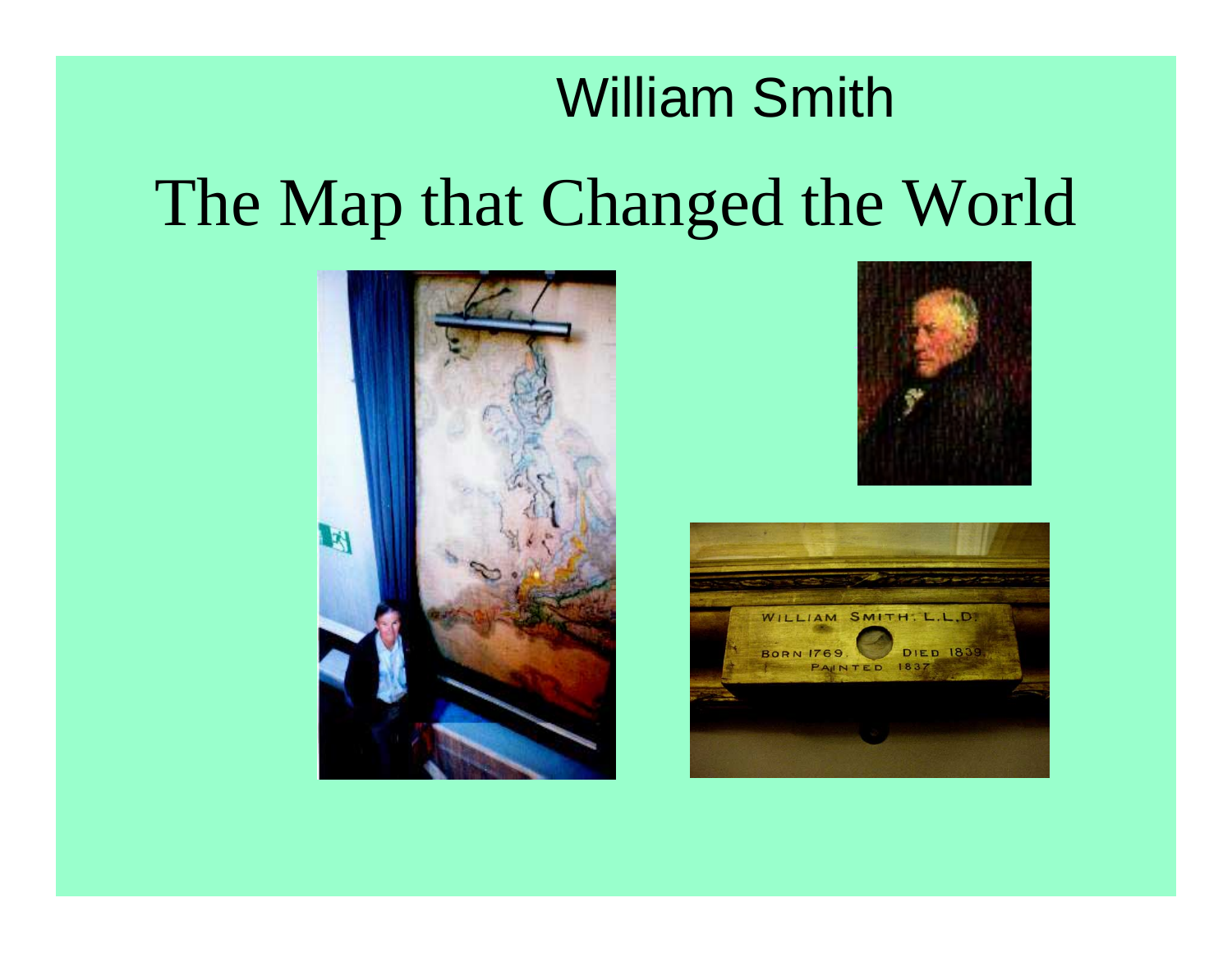

**PLoS Journals**

*PLoS Medicine*

**PLOS** 

**Support PLoS**

**The Public Library of Science (PLoS) is a non-profit organization of scientists and physicians committed to making the world's scientific and medical literature <sup>a</sup> freely available public resource.**

PLOS MEDICINE